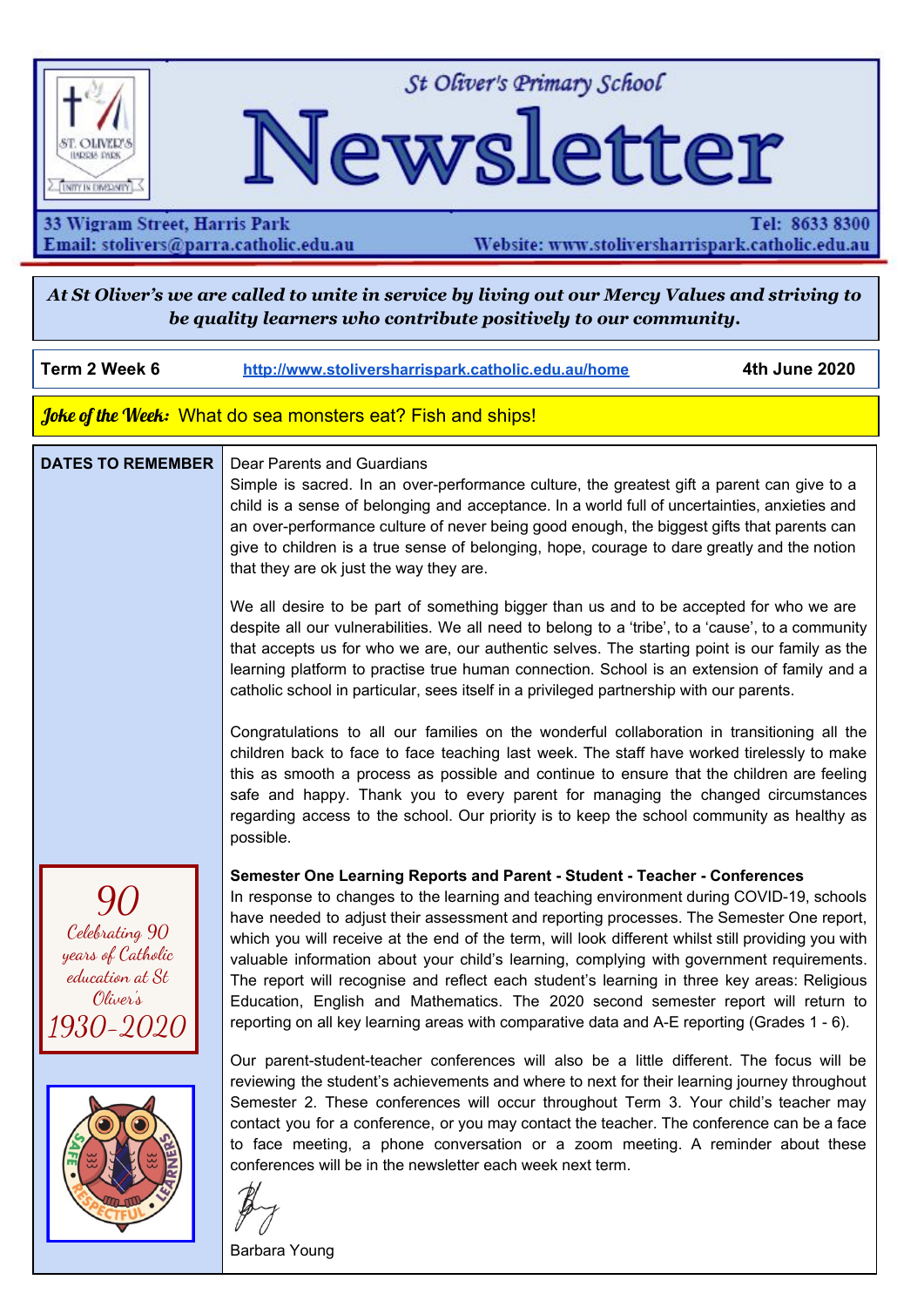

## **May the power of God's Spirit inflame our hearts with the Easter gifts of peace and joy!**

**PENTECOST SUNDAY**

On Sunday we celebrated the coming of the Holy Spirit at Pentecost. We also celebrate the coming of the Holy Spirit into our hearts at Baptism and Confirmation.

Paul teaches us that it is through the Holy Spirit we receive the gifts to help build our way to God.

Let's focus on a Spirit of common good this week as we build the body of Christ amongst one another.

I WONDER? Can you bring gifts of the Holy Spirit to manifest to the whole common good?

A reading from the holy Gospel according to John *As the Father sent me, so I send you: Receive the Holy Spirit.* In the evening of the first day of the week, the doors were closed in the room where the disciples were, for fear of the Jews. Jesus came and stood among them. He said to them, 'Peace be with you', and showed them his hands and his side. The disciples were filled with joy when they saw the Lord, and he said to them again, 'Peace be with you. 'As the Father sent me, so am I sending you.' After saying this he breathed on them and said: 'Receive the Holy Spirit. For those whose sins you forgive, they are forgiven: for those whose sins you retain, they are retained.'

**Worship**

**As part of the ongoing reassessment of social distancing restrictions, the State Government recently announced some easing of protocols which included allowing the resumption of religious services with reduced numbers. Further changes were announced on 1 June 2020.**

These changes mean that:

- As of Monday 1 June, up to 50 people can attend places of worship, subject to the four- square metre rule. This also applies to funerals.
- Churches can still be used for private prayer and Reconciliation.
- Even for private prayer or for a formal gathering in a church, contact details of the attendees must be recorded and physical distancing (four-square metre rule) must be observed.

#### **School Masses and Liturgies**

With the continuous reassessment and restrictions of religious worship class mass and reconciliation will remain on pause this term. Reconciliation is available by contacting the Parish office. While school masses are on pause this doesn't mean that we are stopping finding ways to connect to God with the Holy Spirit. Daily prayer is still present in the classroom spaces. Also, the reimagining of whole school liturgies are taking place in the classroom learning space weekly. This week a shared Pentecost reflection took place in the learning spaces. As we approach the Feast Day of Sacred Heart the reimagining of the observation of this feast will be planned and participated in by the community.

Through prayer and religious education our faith is continually being explored so your child's faith journey continues.

#### **Sacraments of initiation - First Eucharist**

The Sacramental team are currently devising plans for the preparation of our current First Eucharist cohort. More information to come in the coming week regarding the next steps. We thank you for your patience.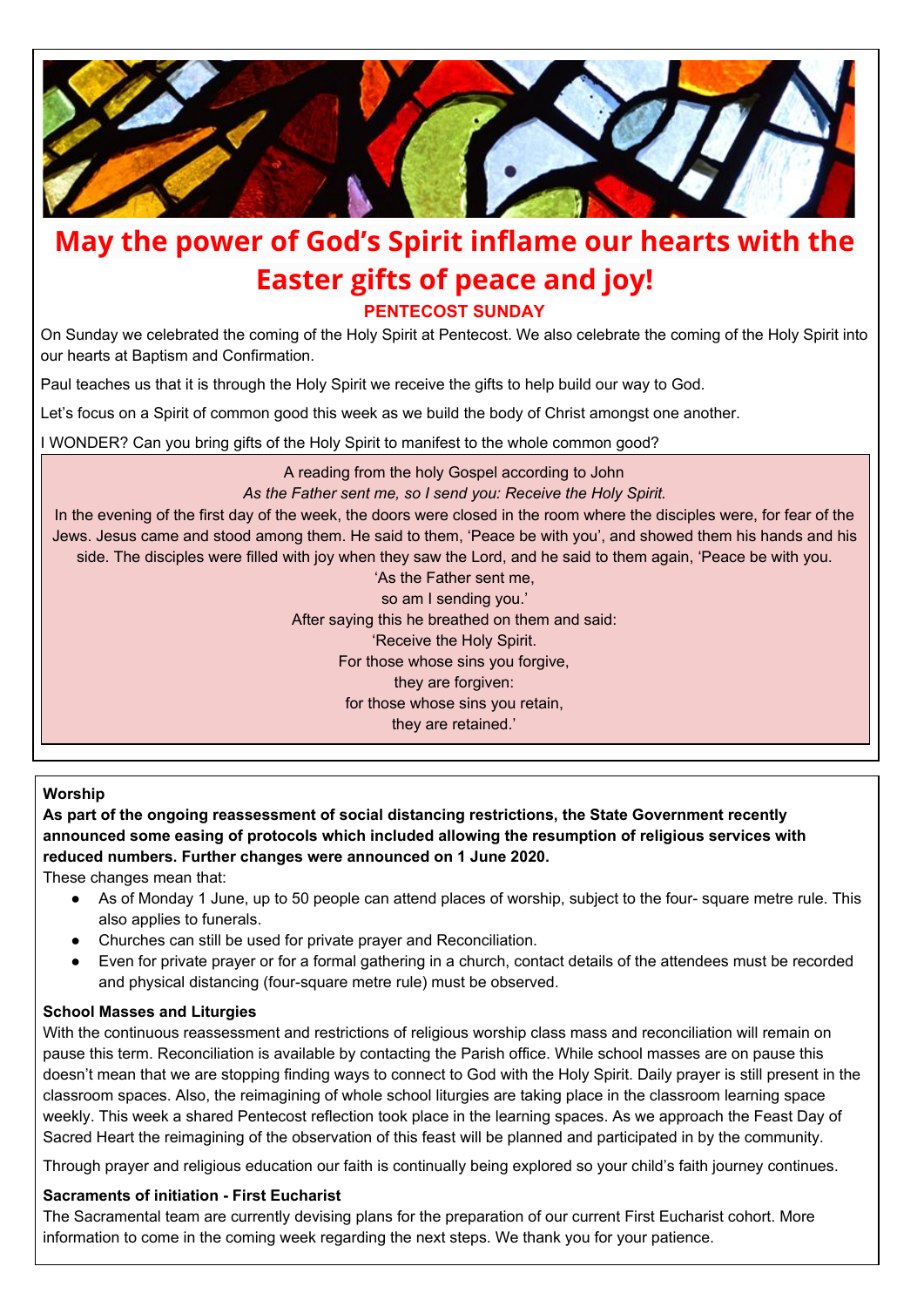**Enrolling now for 2021: You're welcome!**

We're all about learning at St Oliver's Primary School. We put safety first, and focus on student wellbeing. A reminder that limited places are still available for 2021 in **Kindergarten, Year 4 and Year 6**. Please share this news with your friends, family and neighbours. For more information about joining our caring school community, please contact **[stolivers@parra.catholic.edu.au](mailto:stolivers@parra.catholic.edu.au) or 8633 8300.**

#### **Esafety - esafety.gov.au**

#### **Adapted from '5 things to look for in an app'**

If you're a parent or carer with young kids who are just starting their own online journey, the idea of online safety can seem daunting at first. Especially when you consider the sheer number of apps, games and platforms that are out there.

Is it safe? Is my child old enough? Who can contact my child? These are all common questions parents may have, and rightly so.

The good news is there are some simple steps you can take to help make your child's online experience safer.

1. Do some research

If your child mentions a new app, go online and check it out — read reviews from users or other parents. Research can also help you uncover app functions or uses that are inappropriate for your child. Age rating and requirements

Apps generally come with a suggested age rating as well as a minimum age for users which you can find in their terms of use. These age recommendations, along with your own assessment of your child's level of maturity and judgement, should be considered when determining if an app is suitable for your child. Our [eSafety](https://www.esafety.gov.au/key-issues/esafety-guide) Guide can also help.

2.Privacy

Review the information the app requests when a person first signs up. This will help you understand what kind of information is being collected and if you're comfortable with that. Check if the app provides privacy protections for its users.

3.Permissions and settings

Before installing an app, you should also consider what permissions an app requests. Does the app really need access to your microphone and video camera to perform its functions? Depending on the permissions requested, you may be giving away more information than necessary.

You should also look to see what the default settings are and if you need to change them. It may save you from a nasty surprise - for example, if you discover your child's location is being broadcast to all users by default.

4.Safety

Most importantly, when looking into an app, does it appear to take user safety seriously? Can you report things in the app? If so, is the reporting process easy and clear? Are the reporting options limited or can you report a wide range of safety concerns?

| <b>Attendance</b>                                    |                 |                                                                                                       |
|------------------------------------------------------|-----------------|-------------------------------------------------------------------------------------------------------|
| School attendance level target is<br>90% or greater. | 90%             | This figure indicates the percentage<br>of our children who attend school<br>90% to 100% of the time. |
| School attendance level - winning<br>class           | Year 5 at 96.5% | Well done also to Year 5 at 95.2%,<br>Kinder at 93.3% and Year 1 at 90%.                              |

#### **Handball**

Handball is a great activity to participate in at play time. We encourage your child to bring a handball. If they bring a handball please put your child's name on it.

Celebrating

90 years of Catholic education at St Oliver's

1930-2020

## **History of St Oliver's**

**Kenilworth House to be used as a Convent:** After the Catholic Church purchased the land at Harris Park, the Archbishop of Sydney gave permission for Kenilworth House to be used by the Sisters of Mercy as a convent provided that the sisters be prepared to take charge of the parish school when it should be needed. The convent became known as "Mary's Mount". The Convent was opened in 1926 and served as a 'Juniorate' for girls in secondary school who aspired to be nuns. They walked to OLMC Parramatta for their schooling and Mass each day. The Church at Harris Park was not built until 1929.

*From A Century's History*